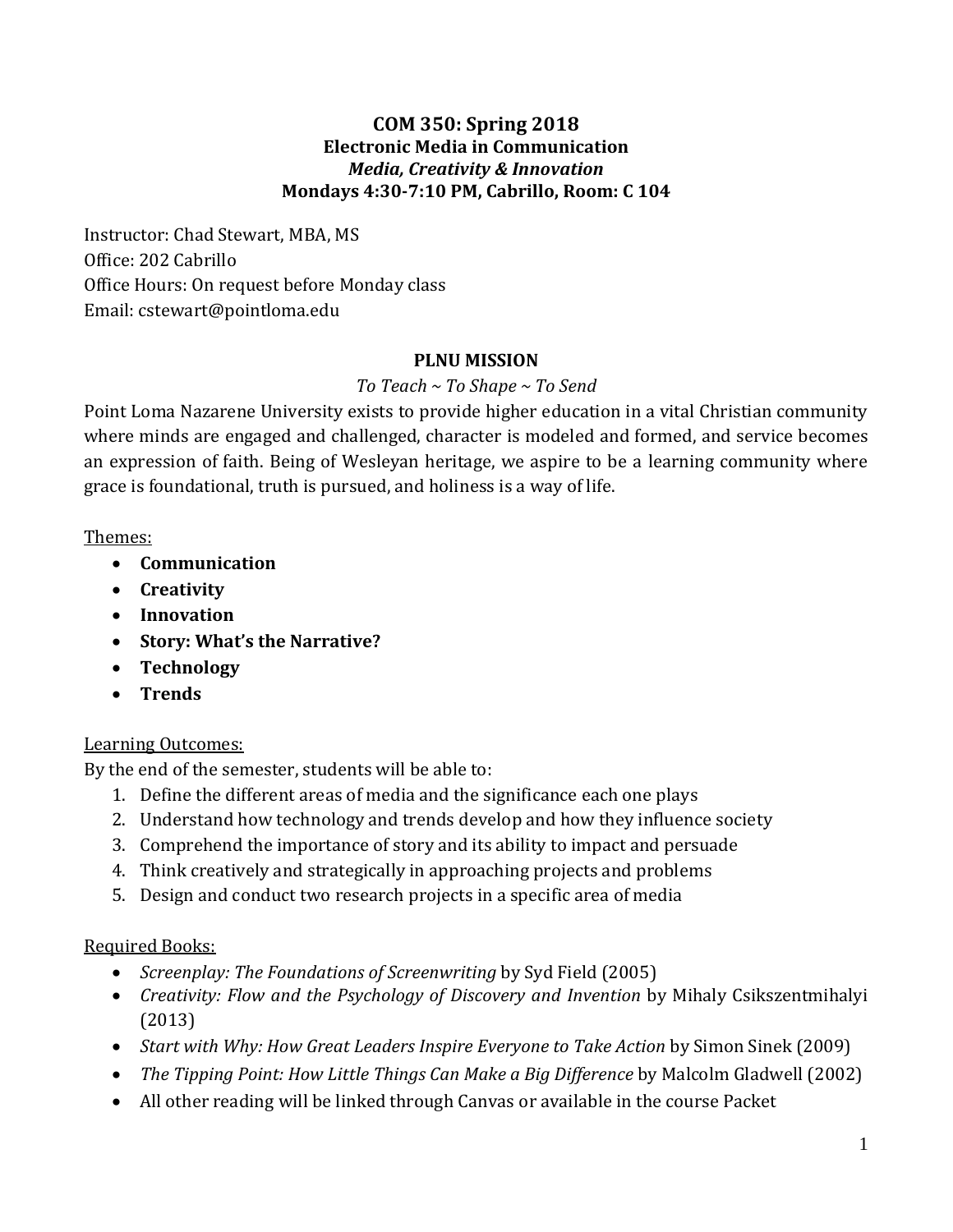#### **Required Movies and Documentary:**

- *Star Wars* (1977)
- *Miracle* (2004)
- *Quiz Show* (1994)
- *Art & Copy* (2009)
- *The Great Debaters* (2007)
- *Casablanca* (1943)
- *The Breakfast Club* (1985)
- *The Game* (1997)
- *Woodlawn* (2015)
- *The Social Network* (2010)

#### **Course Overview:**

In this interactive course, we will share ideas, knowledge and experiences. Students will be graded based on their contribution and involvement throughout the semester. This is a communications class, and I expect each student to communicate clearly, listen intently, ask questions and come to each session prepared. We will not only learn from the readings, research, and films, but also from one another. Several industry experts will be visiting classes either in person or through Skype, contributing their expertise on various topics we are covering. This class is meant to be informative, engaging, thought-provoking and fun.

This course will include a variety of reading and visual material: books and articles, films, documentaries and other online research. Some of the films or clips may occasionally include words or topics that some may find suggestive or provocative. This is not my intent. However, if you find any of the discussions or course content to be uncomfortable or offensive, please make me aware of this.

#### **Faith Integration in the Classroom**

I am a Christian who believes that successful careers are fostered with integrity, character, compassion, and ethics, as well as professionalism. Your academic and professional life can and should be used as a platform to bring others to Christ by your actions and by your example. I will teach the course from the point of view that one can lead a life of faith, coupled with the values above. This path is a more difficult one to follow, but in the end, is the far more rewarding one.

#### **Academic Dishonesty**

At PLNU, we want you to exhibit integrity in your work. Students should demonstrate academic honesty by doing *original work* and by giving appropriate credit to the ideas of others. If you reference another person, give them credit. If credit isn't given, it demonstrates academic irresponsibility and reflects disrespect for your community and yourself. University catalogue: "Academic dishonesty is the act of presenting information, ideas, and/or concepts as one's own when they are the results of another person's creativity and effort. Such acts include plagiarism, copying of class assignments, and copying or other fraudulent behavior on examinations. A faculty member who believes a situation involving academic dishonesty has been detected may assign a failing grade for a) that particular assignment or examination, and/or b) the course."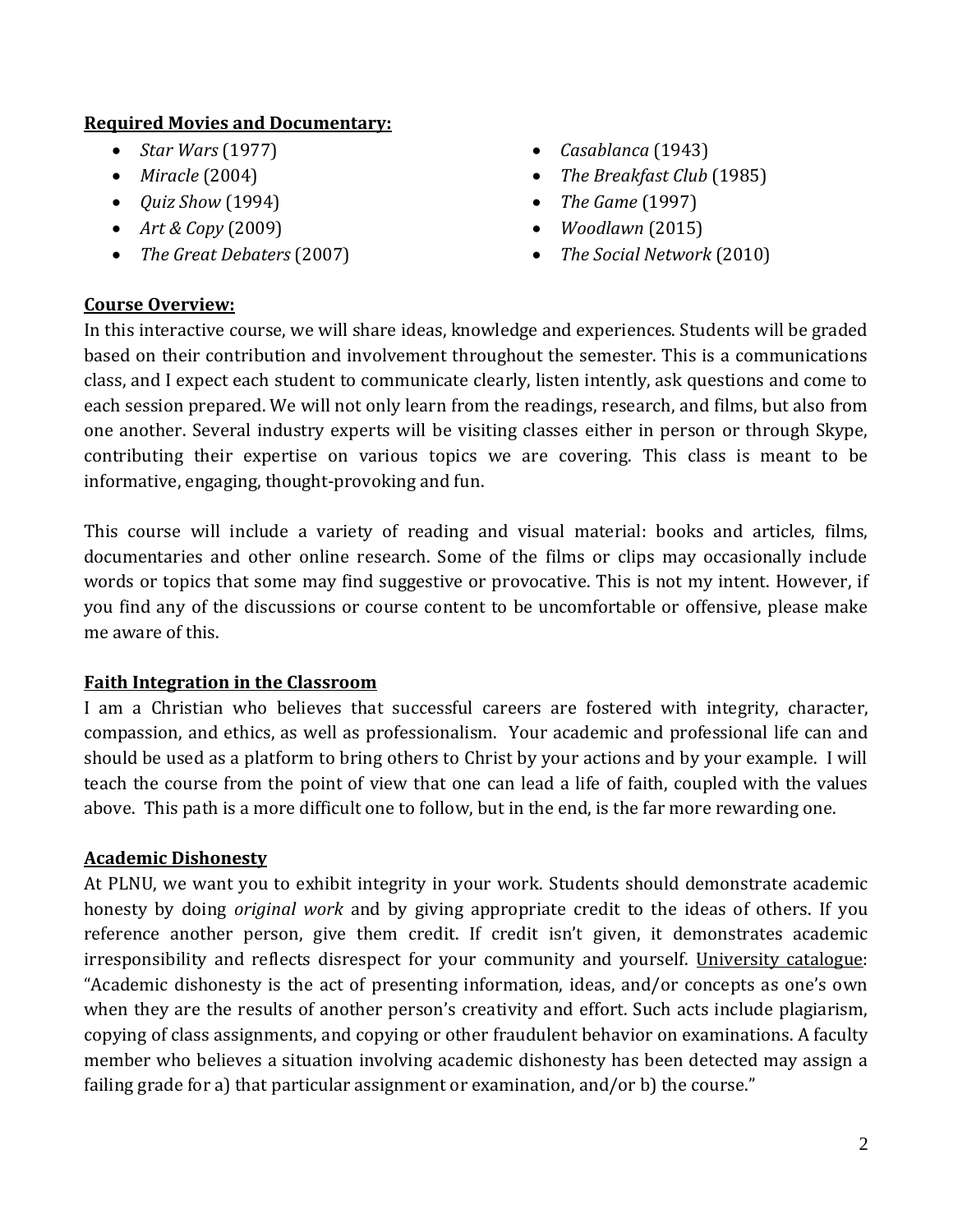#### **Course Requirements and Expectations**

- 1) **Syllabus**: You are responsible to read, review and know the **due dates** stated in the syllabus. If changes to the syllabus are given verbally in class, any student absent on that day is responsible for getting the changes. Be prepared for upcoming assignments and please ask me any questions regarding clarification of chapters or homework.
- 2) **Reading and Assignments:** Students are expected to complete assigned readings by the dates they are due and to be prepared to discuss those topics in class. Each week's assignment **will be due on that week**. Readings are available from the assigned books, reading packet or through Canvas. Questions pertaining to readings must be completed and **brought to class** on the due date (no emails).
- 3) **Grading:** Students are expected to attend **all class sessions**, participate in class activities, complete exams as scheduled, and turn in assignments on time, or risk the loss of points.
- 4) **Professionalism:** Please arrive on time. Turn off your cell phones before class starts and place them where they will not be a distraction. Personal computers, tablets and smartphones can be used only for taking notes or completing in-class assignments. You will be asked to leave the classroom if you are found texting or doing other homework, playing games or viewing social networking sites on laptops during class time.
- 5) **Communication**: Please check your Point Loma email regularly. This is the primary way that I will be contacting you. You are responsible for any changes to assignments that are sent through the pointloma.edu address. Although I check my email frequently, allow up to 48 hours for a response from me. If you have not received a response within 48 hours, please follow up. I will also update and post in Canvas class announcements and PowerPoint presentations each week.
- 6) **Assignment Submissions:** All work is due by 11:59 p.m. on the day indicated on the assignment requirement sheet and on the schedule. If you turn in an assignment late, 5 points will be deducted from your score each day the assignment is late. No assignments will be accepted beyond a week after the due date.
- 7) **Writing:** Writing is an important part of the grading in this course, which is about learning how to translate ideas into clear, concise sentences and paragraphs. All assignments must be **brought to class** on the date they are due. Assignments that are late or are submitted in any other manner will not be accepted. To maintain consistency, all written assignments must be typed (computer); all margins will be one inch (1"); spacing will be one-and-a-half (1.5); and the font will be **New Roman Times**. Grammar, sentence structure, format and spelling will be considered in the grading of all written work. Make sure all papers are proofed. You must use **APA citation** style in all papers that require citations.
- 8) **Teams:** At the beginning of the semester, students will be assigned to research teams. All team members must contribute to all elements of every project. Do not make agreements that enable members of the team not to fulfill this requirement. Concerns about participation should be directed to the professor early in the process. Do not wait until the end of the semester to tell me there was a problem with team members. Students who fail to meet their obligations at any point in the process will be removed from the team and be required to complete an entire content research project individually. Team members will all receive the same score for content research projects.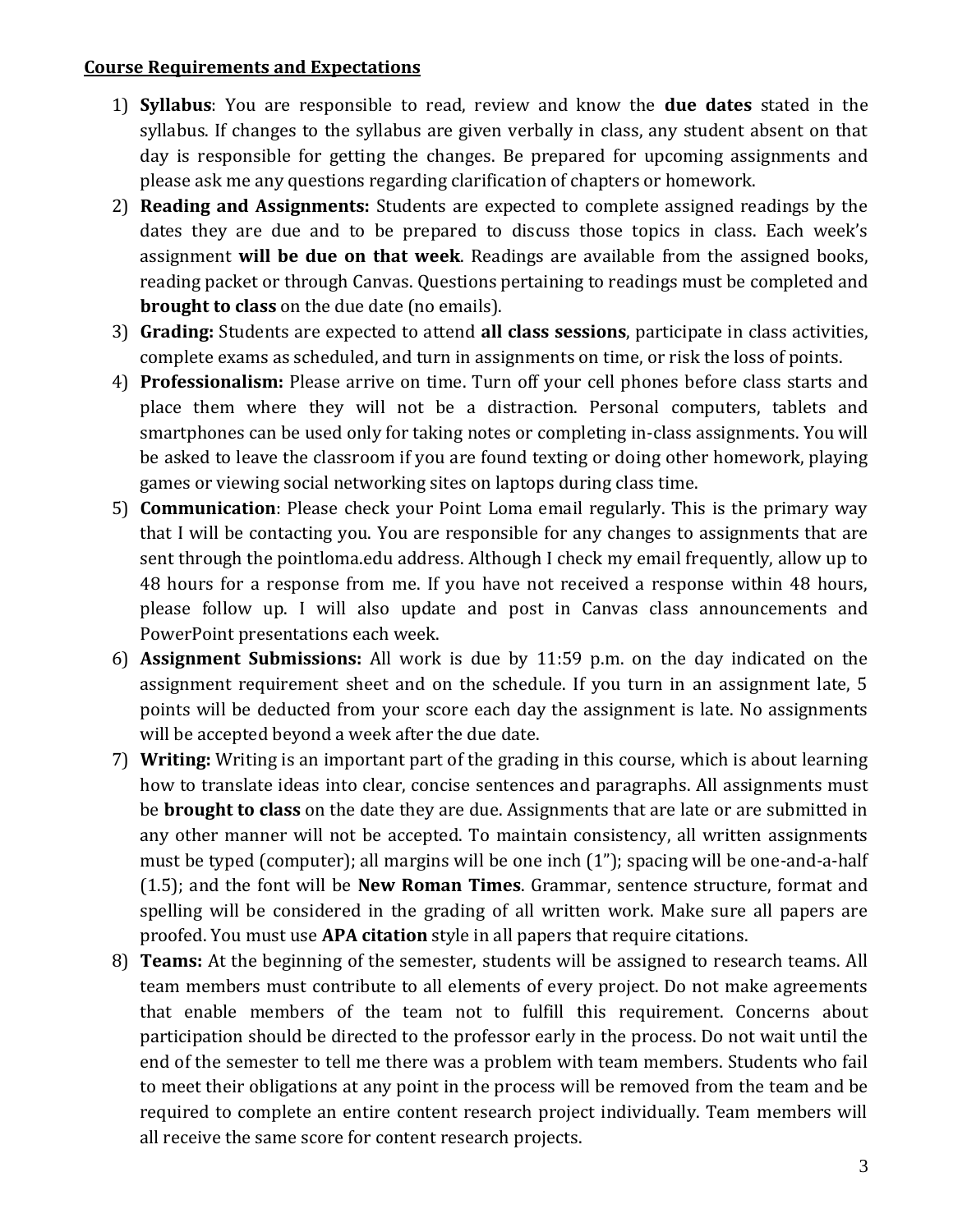9) **Exams**: You must take exams at the days and times listed in the syllabus. Final Examination will be posted to canvas and announced in class (**unless otherwise notified**). No accommodations for early examinations or alternative days are allowed per university policy. The final examination schedule is posted on the "Class Schedules" site.

#### **Attendance**

- Attendance will be taken in all classes. Students will be allowed, without penalty, absences equal to **one week's class**. Students participating in programs representing the university that will require absences exceeding the allowed number are to make arrangements at the beginning of the semester or as soon as the student is aware of any conflict with class meetings. Medical excuses and excuses from other faculty members will not affect the absence but will be considered when allowing makeup work for tests, quizzes, etc.
- Please plan accordingly and use your absence wisely (this includes doctor appointments or employment issues). There are no exceptions to this policy, so please do not ask (barring serious illness or emergency, of course).
- Class attendance means that you are **fully engaged** in the course. Students who choose to read other material not related to the class, engage in irrelevant or disruptive conversations, study for their next class or use cell phones or other technologies will be counted as absent for the day. If such behavior continues, those students will be asked to leave the class. **Cell phones must be turned off during class**. There will be no texting or communication with others while in class. You can check your phone or make calls at the break or after class. If there is a medical emergency or family issue, please let me know.
- Students who will miss class because of a required university activity must submit any assignments that are due on the date being missed prior to that date.
- As noted in the university catalog, students who miss ten percent (10%) of class sessions will be reported to the Vice Provost of Academic Administration. Missing twenty percent (20%) of class sessions will result in the student being de-enrolled from this course.
- If you miss a session, you will be expected to get notes, handouts and assignments from another student in the class.
- It is the student's responsibility to maintain his/her class schedule. Should the need arise to drop this course (personal emergencies, poor performance, etc.), the student has the responsibility to follow through (provided the drop date meets the stated calendar deadline established by the university) with the withdrawal procedure. Simply ceasing to attend this course or failing to follow through to arrange for a change of registration (drop/add) may result in a grade of F on your official transcript.

**Changes to Syllabus:** The instructor reserves the right to make amendments or deletions to this syllabus. It is each student's responsibility to stay current and be aware of any changes.

**Guests:** An assortment of industry experts will be presenting to the class, either in person or through Skype. These presentations will usually be one hour long, with a Q & A afterwards. If any of these guests are unable to make it, alternative arrangements will be made.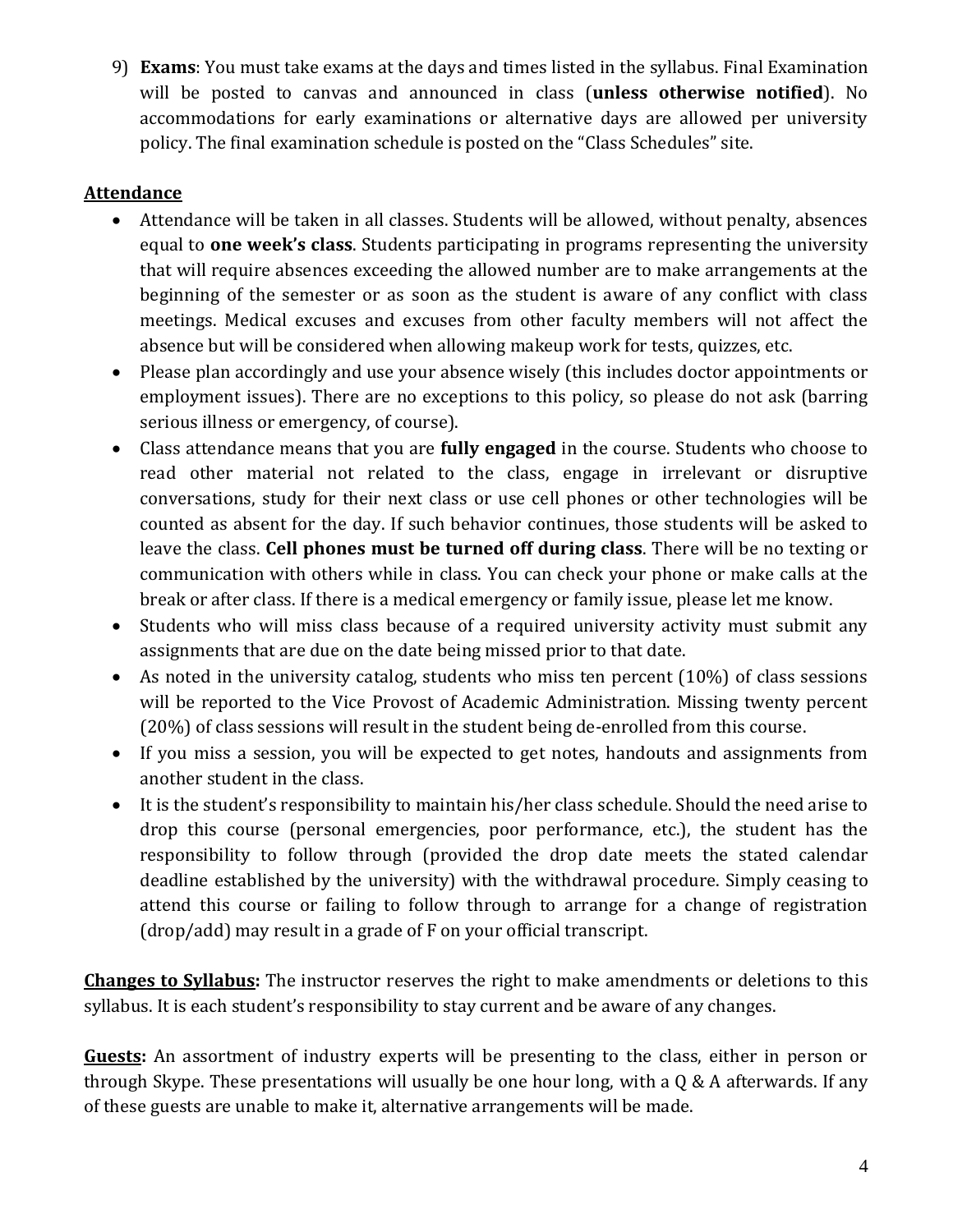#### **Academic Accommodations**

While all students are expected to meet the minimum standards for completion of this course as established by the instructor, students with disabilities may require academic accommodations. All such students in Point Loma Nazarene University graduate-level programs are requested to discuss options with the program director during the first two weeks of class. The director, in consultation with the Academic Support Center (ASC) on the San Diego campus will assist the student in filing documentation with the ASC during the first two weeks of the course. This policy assists the university in its commitment to full compliance with Section 504 of the Rehabilitation Act and the Americans with Disabilities Act. Section 504 (a) prohibits discrimination against students with special needs and guarantees all qualified students equal access to and benefits of PLNU programs and activities. Once the student files documentation, the ASC will contact the student's instructors and provide written recommendations for reasonable and appropriate accommodations to meet the individual learning needs of the student.

### **Technology Policy**

Computers (laptops) may be used during class only for taking notes. Cell phones are only allowed when permitted by the professor for in-class projects. Please turn off the phone when you get to class, unless discussed with the professor prior to class, and at that point, the cell phone will be on vibrating mode with the sound turned off. Students who use their cell phones when not permitted will be counted as absent. Making audio or video recordings of class sessions is not allowed. Students may not mass distribute any course materials in any form (print or online) without prior permission of the instructor.

#### **Notice to Students with Disabilities**

While all students are expected to meet the minimum academic standards for completion of this course as established by the instructor, students with disabilities may require academic accommodation. Point Loma Nazarene University students requesting academic accommodations must file documentation with the Disability Resource Center (DRC) located in the Bond Academic Center. Once the student files the proper documentation, the Disability Resource Center will contact the student's instructors and provide written recommendations for reasonable and appropriate accommodations to meet the individual learning needs of the student. The policy assists the University in its commitment to full compliance with Section 504 of the Rehabilitation Act of 1973, the Americans with Disabilities Act (ADA) of 1990, and ADA Amendments Act of 2008, all of which prohibit discrimination against students with disabilities and guarantees all qualified students equal access to and benefits of PLNU programs and activities.

#### **FERPA Policy**

In compliance with federal law, neither PLNU student ID nor social security number will be used in publicly posted grades or returned sets of assignments without the student's written permission. This class will meet the federal requirements by distributing all grades and papers individually or posting scores to Canvas. Also in compliance with FERPA, you will be the only person given information about your progress in this class unless you have designated others to receive it in the "Information Release" section of the student portal. See Policy Statements in the undergraduate student catalog.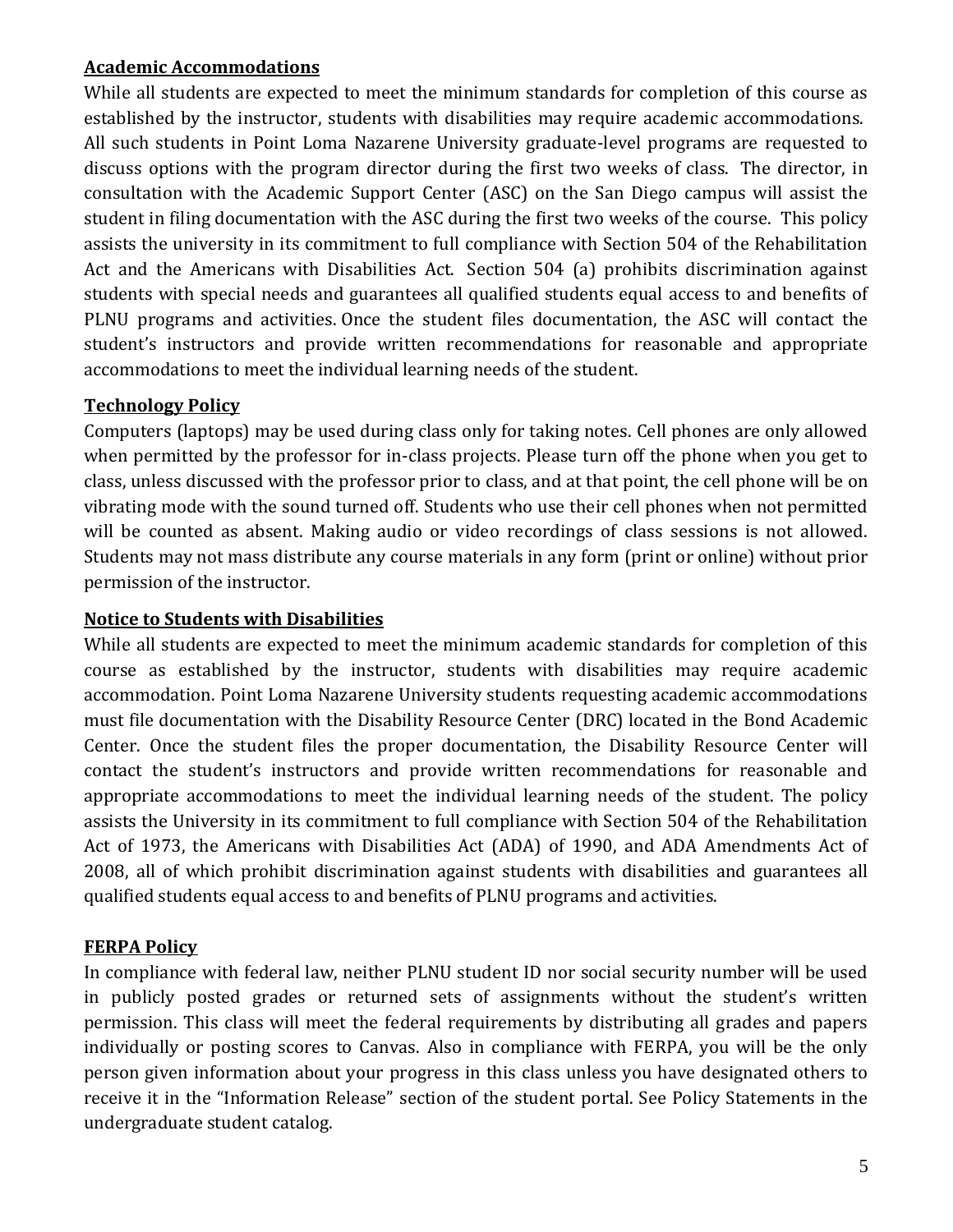#### **Assignments, Style & Formatting**

All papers and assignments must be typed; all margins will be one inch (1"); spacing will be oneand-a-half (1.5); and the font will be **New Roman Times** (see below). Grammar, sentence structure, format and spelling will be considered in the grading of all written work. Speech outlines are required to use APA formatting for source citations and bibliographies. Please refer to www.apa.org, http://owl.english.purdue.edu/owl/section/2/10/ or your friendly local librarian for help with paper formatting.

| <b>Name</b>             | <b>Date</b> |
|-------------------------|-------------|
| <b>Assignment Title</b> |             |
|                         |             |
|                         |             |
|                         |             |
|                         |             |
|                         |             |
|                         |             |

### **First Group Project: Technology Company: 100 Points**

Each student will be assigned to a team of either three or four members. A team captain will also be designated. All team members must contribute equally to the project. However, break up the tasks of work: one can research, someone else can write and another can direct the film, etc. Choose a technology company your group would like to research and present in class. What is interesting about this company and why did you choose it? What is unique, innovative, and creating about this organization? Your approach, methodology and paper should parallel your group presentation. Incorporate what you have learned in class and from the readings.

#### **Paper: 5-7 pages**

Within the paper and the presentation, address the following questions:

- **History of the company**: Overview, impact, reach and current gross sales
- **What have they done that is innovative and creative?**
- **How does the company market themselves?**
- **What is creative about their advertising?**
- **Who are their competitors?**
- **What is their strategy and methodology: How do they stay competitive?**
- **What is in their future goals: Projects, products and innovations?**

#### **Presentation: 8-10 minutes**

- Prepare an 8-10-minute PowerPoint presentation
- All group members should be involved
- Dress professionally for the presentation
- Make sure the presentation is well rehearsed
- Figure on 15-20 slides: Professional, clear, concise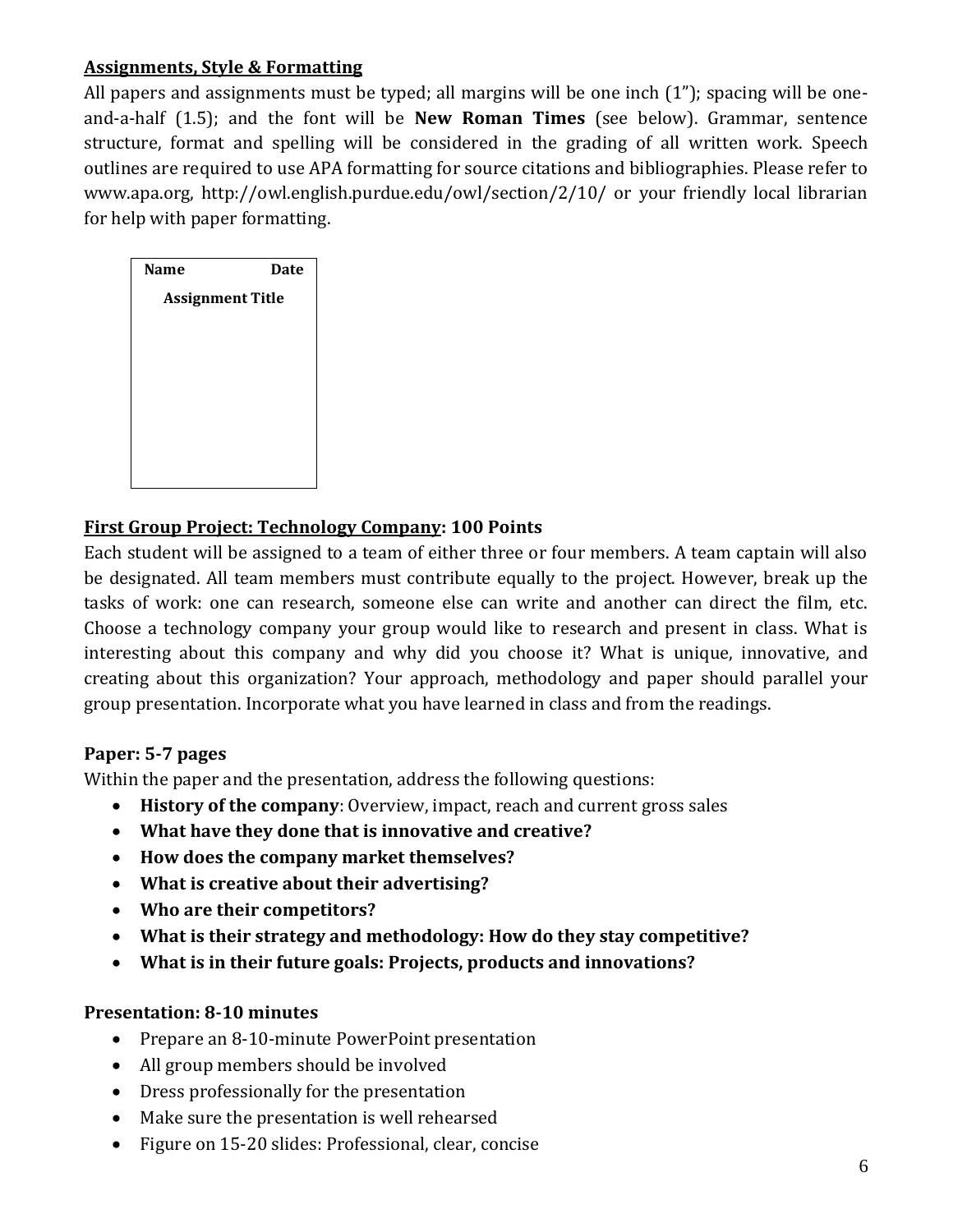## **Second Group Project: Commercial and Marketing Report: 130 Points**

All team members must contribute equally to the project. However, break up the tasks of work: one can research, someone else can write and another can direct the film, etc. Make sure to establish accountability and delegate appropriately. Concerns about participation should be directed to the professor. Students who fail to meet their obligations at any point in the process will be removed from the team and be required to complete an entire content research project individually. Team members will receive the same score for the commercial and marketing report.

**The assignment** will be to write, film, edit and present a professional one-minute (60 seconds) commercial to market PLNU. This should be in the venue of promoting the qualities and attributes of PLNU (its people, professors, education). Your team will also **present** in class (PowerPoint). Each presentation will be **8-12 minutes**, covering your research, methodology, marketing and 60 second commercial.

### **Below are some questions to think about and potentially incorporate into the film:**

- What makes PLNU a great university?
- How is the university different or unique?
- What have you learned since you started?
- What do other professors think and why are they here?
- What are some of the advantages of being at PLNU?
- What are some of the opportunities?
- Why attend PLNU (think international students)?

The team will be graded on creativity, quality, story and overall presentation. **Think Story** and what we have discussed. Think about the 3-Act structure. All these elements still apply, just break them down into seconds, not minutes. We have studied commercials, some funny and others emotionally engaging. Decide what your theme is, who your characters are and what is your story.

Along with the commercial, there will be a **6-8-page marketing report** due on the day of presentations. Each team represents a **production company** and will be given a \$100,000 budget (*fictional*) for this commercial. Incorporate everything you have read or learned from class: terms, concepts and examples. Who is your target audience? What are your demographics? How will you market your commercial? How long will your marketing campaign run? Using your budget, allocate the money appropriately. Will your team use radio (audio), television, internet or social media or perhaps a combination of all mediums? Think strategically: What organizations could you partner or collaborate with?

#### **What the marketing report will include:**

- A description of the Story: theme, setting, background, characters **(1 page)**
- A breakdown of the Story structure (think in terms of seconds): step outline **(½ a page)**
- Market research analysis: research current competition, such as other schools and universities (Christian/secular): what are they doing, how are they are promoting their school. You can narrow this research to Christian colleges and universities; however, you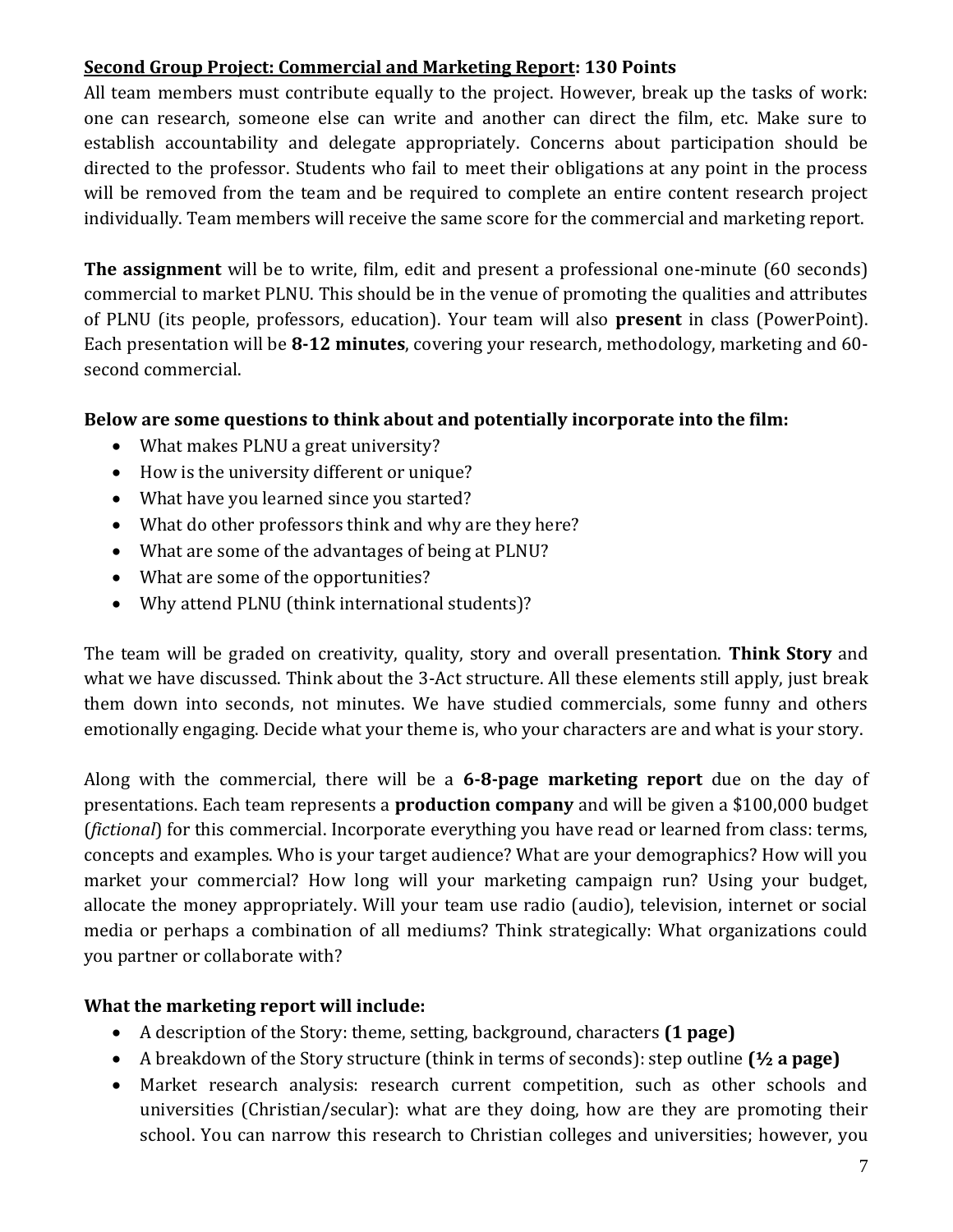do not want to necessarily limit your scope when it comes to finding a great idea or creative campaign. UCLA Film Department might have an engaging marketing strategy; NYU might be trying to attract international students; what makes Chapman University so interesting, etc. (**1-2 page**).

- Research at least two (2) similar videos or commercials (themes or ideas you like) and write an analysis on each one, such as the Pros/Cons (**1 page**).
- What styles of advertising will you incorporate and why? Think in terms of pathos, logos, and ethos, along with other concepts. What are the colors and scenery you are using? What does this depict? Think story, think visually, think movement, and think musically (**1 page**).
- How will you market your commercial? What mediums will you use and why? Will television/cable be the most effective way (what is the cost)? Perhaps the internet but where? Facebook? LinkedIn? Twitter? (**1-2 page**).

## **Movie Assignments: 180 Points** (20 points per paper)

Most weeks you will be assigned a movie to watch, analyze and review. After watching the movie, please write a **One (1) Page paper**. Please use the entire page and be thorough with you answers. Each paper should consist of 4-5 well-written paragraphs (6-8 lines). **To receive credit for your paper, bring at least one insight or perspective to class and participate.**

Be articulate and concise in your writing. To maintain consistency, all written assignments must be one-and-a-half (1.5) spaced; margins will be one inch (1") on top, bottom, left and right sides; and the font will be *New Roman Times*. Grammar, sentence structure, format and spelling will be considered in the grading of all written work. Below are the q**uestions for each Movie:**

- **1) What did you think about the overall movie?**
- **2) What was the main Theme of the movie? Please explain** (See below)**.**
- **3) What were two minor themes in the movie? How is this connected or threaded throughout the film? Please explain.**
- **4) Based on the 3-Act Structure, describe Act I, Act II and Act III** (See below)**.**
- **5) Name two characters in the film, describe these characters (**strengths and flaws**) and if there was a character arc (**transition**) with either of them. How do they overcome their flaw/s or do they? Please explain.**

**Themes:** Major and minor themes are two types of themes that appear in literary works. A major theme is an idea which a writer will repeat in his work, making it the most significant idea in a literary work. A minor theme, on the other hand, refers to an idea that appears in a work briefly and gives way to another minor theme. Examples of theme in Jane Austen's *Pride and Prejudice* are matrimony, [love,](http://literarydevices.net/love/) friendship, and affection. The whole [narrative](http://literarydevices.net/narrative/) revolves around the major theme of matrimony. Its minor themes are love, friendship, affectation, etc.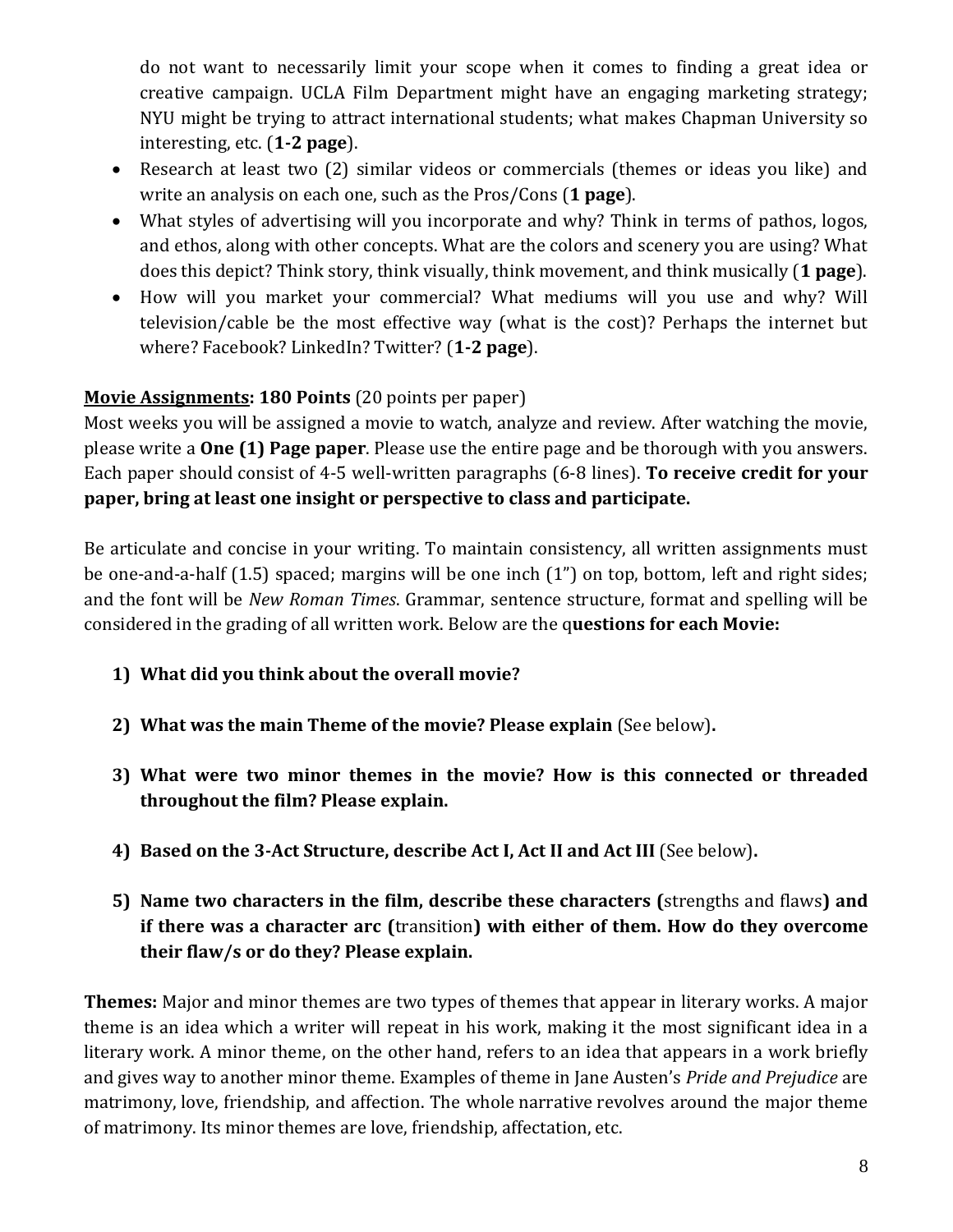**3-Act Structure**: Within 2-3 sentences per Act, how would you describe **Act I** and the shift into **Act II**? If Act I is usually 28-30 minutes, where does Plot Point I come and what is the incident, action or transition into Act II? Also, where does **Act III** start? If Act II is usually 60 minutes, where does Plot Point II happened? Again, what is the incident, action or event that transitions Act II into Act III (20-30 minutes) and pushes the Story to conclusion? So, describe each Act (2-3 sentences) and the two transitions (Plot Points).

**Character Arcs:** As opposed to the plotline of a story, a **character arc**, or **transformation**, or **inner journey** is a description of what happens to the inside of a character over the course of the story. If a work contains a character arc, it features a character who begins as one sort of person; things happen to and around him or her, gradually moving him or her in an "arc" that is complete when the story is over. Lead characters and/or protagonists most frequently experience character arcs. A character begins the narrative with certain viewpoints that change through events in the narrative, in part because he must adapt to changes throughout the storyline.

In many narratives, the main characters or protagonists seem unable to resolve their problems because they lack the skills to overcome the forces of antagonism that confront them. This flaw is a driving element of the story's plot. To improve their predicaments, not only do they often learn new skills but also must arrive at a higher sense of self-awareness and capability. In turn, they can only achieve such awareness in contact with their environment and usually mentors and coprotagonists aid them. The new awareness changes who they are or are becoming. A character arc affects the protagonist in a narrative, although other characters can go through similar changes.

#### **Grading and Grading Policy**

Grades are based on a point system (listed below) that makes it easy for students to keep track of their grades throughout the semester. Again, this class includes both individual and group work. Students are expected to share ideas, insights and experiences to earn participation points. Your complete focus and involvement are required, and I will grade accordingly.

Grades are based on a point system that makes it easy for students to keep track of their grades throughout the semester. Students are expected to share ideas, insights and experiences to earn participation points. Your complete focus, participation and involvement are required and expected. You must work for the grade that you want. All assignments outlined in the following pages have requirements that outline the bare minimum work—any student who fulfills the minimum requirements, earns, at best, a "C". To achieve "A" or "B" level work, a student must demonstrate work that is above and beyond the requirements of any given assignment. Students are expected to attend all class sessions, participate in class activities, complete exams as scheduled, and turn in assignments on time. **Approximate points available are as follows:**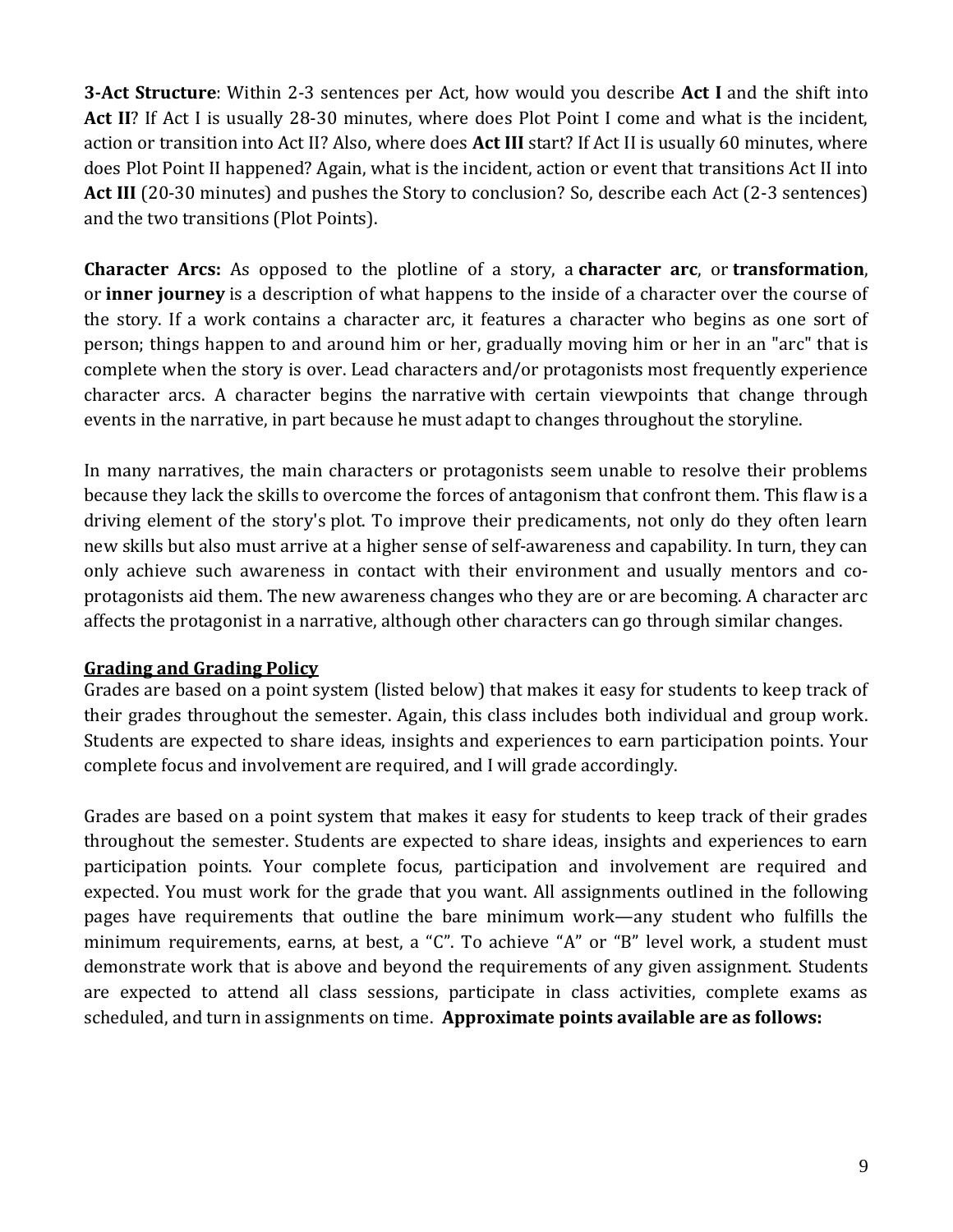# **Grading**

| <b>Assignment</b>                             | <b>Points</b> |
|-----------------------------------------------|---------------|
| Participation: Questions & Insight            | 100           |
| In Class Assignments and Group Projects       | 100           |
| Weekly Assignments: Written Movie Reviews (9) | 180           |
| Team Research Projects & Papers (2)           | 230           |
| Quizzes (9)                                   | 90            |
| Mid-term Examination                          | 150           |
| <b>Final Examination</b>                      | 150           |
| <b>Total Points</b>                           | 1000          |

| <b>Grading Scale</b> |    |         |    |
|----------------------|----|---------|----|
| 925-1000             | A  | 725-774 | C  |
| 895-924              | А- | 695-724 | C- |
| 885-894              | R+ | 675-694 | D+ |
| 825-884              | B  | 625-674 |    |
| 795-824              | B- | 595-624 | D- |
| 775-794              | C+ | 0-594   | F  |

# **Participation Rubric**

| <b>Points</b> | Grade | <b>Description</b>                                                                                                                                                                                |
|---------------|-------|---------------------------------------------------------------------------------------------------------------------------------------------------------------------------------------------------|
| $100 - 90$    | А     | Frequent participation in class discussions; listens and responds with<br>thoughtful ideas; is proactive in offering ideas & viewpoints in group<br>work; does not engage in distracting behavior |
| $89 - 80$     |       | Participates in most class discussions; responds to others' input with<br>little prompting; may engage in distracting behavior                                                                    |
| $79 - 70$     |       | Occasional participant in class discussions; has to be prompted to<br>provide response and input; engages often in distracting behavior                                                           |
| $69 - 60$     |       | Infrequent participant in discussions; needs to be prompted often to<br>respond; engages frequently in distracting behavior;                                                                      |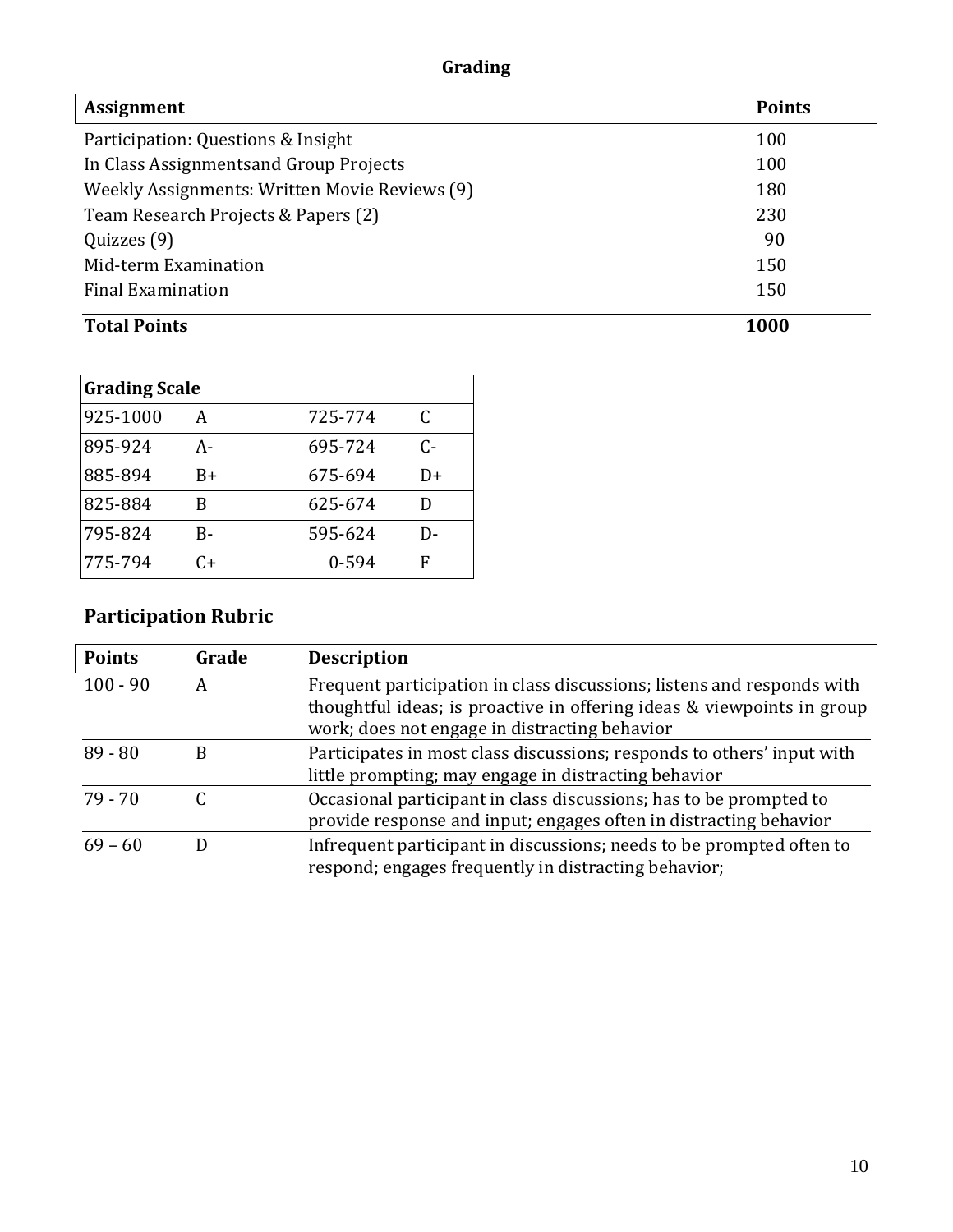# **COM 350 Course Calendar**

Mondays 4:30-7:10 PM/Room: C-104 **\_\_\_\_\_\_\_\_\_\_\_\_\_\_\_\_\_\_\_\_\_\_\_\_\_\_\_\_\_\_\_\_\_\_\_\_\_\_\_\_\_\_\_\_\_\_\_\_\_\_\_\_\_\_\_\_\_\_\_\_\_\_\_\_\_\_\_\_\_\_\_\_\_\_\_\_\_\_\_\_\_\_\_\_\_\_\_\_\_\_\_\_\_\_\_\_\_\_\_\_\_\_\_\_\_\_\_\_\_\_\_\_\_\_\_\_\_\_\_\_\_\_\_\_\_\_\_\_\_\_\_\_\_\_\_\_\_\_\_\_\_\_\_\_\_\_\_\_\_\_\_\_\_\_\_\_\_\_\_\_\_\_\_\_\_\_\_\_\_\_\_\_\_\_\_\_\_\_\_\_\_\_\_\_\_\_\_\_\_\_\_\_\_\_\_\_\_\_\_\_\_\_\_\_\_\_\_\_\_\_\_\_\_\_\_\_\_\_\_\_\_\_\_\_\_\_**

| January 9             |                                                        | Class 1            |
|-----------------------|--------------------------------------------------------|--------------------|
| Topic:                | <b>Media Communication: What's Your Story?</b>         |                    |
| <b>Areas Covered:</b> | - Individual Introductions: Name, Major, Interests     |                    |
|                       | - Class Overview: Topics, Policies and Assignments     |                    |
|                       | - Discuss Assigned Books (4) and Readings              |                    |
|                       | - Discuss Movies & Written Papers                      |                    |
|                       | - Discuss Teams and Group Projects                     |                    |
|                       | - Presentation: What's Your Story?                     |                    |
|                       | - Media and Its Impact: Trends, Films & Commercials    |                    |
| <b>TED Talk:</b>      | J.J. Abrams: The Magic Box                             |                    |
|                       | (Group Discussion)                                     |                    |
| <b>Due Next Week</b>  |                                                        |                    |
| <b>Reading:</b>       | <b>Screenplay: Chapters 1-3</b>                        |                    |
|                       | (Class Quiz on readings next week)                     |                    |
| Movie:                | Watch Star Wars (1977)                                 |                    |
|                       | Watch Miracle (2004)                                   |                    |
|                       | (One page paper on <b>Miracle</b> due next class)      |                    |
| January 15            |                                                        |                    |
| Topic:                | No Class: Martin Luther King, Jr. Day                  |                    |
| <b>January 22</b>     |                                                        | Class <sub>2</sub> |
| Topic:                | The History of Media: 8 Events that Changed Television |                    |
| Quiz 1:               | <b>Screenplay: Chapters 1-3 (After Break)</b>          |                    |
| Quiz:                 | <b>Quiz on Syllabus</b>                                |                    |
| <b>Areas Covered:</b> | - Eight Significant Events and Why?                    |                    |
|                       | - The Impact of Technology                             |                    |
|                       | - Telling a Story: Engaging the Audience               |                    |
|                       | - Public Perception and Trust                          |                    |
| <b>Due Next Week</b>  |                                                        |                    |
| Reading:              | Screenplay: Chapters 4-5                               |                    |
|                       | (Class Quiz on readings next week)                     |                    |
|                       | <b>Assigned Articles (See Course Packet)</b>           |                    |
| <b>Movie:</b>         | Watch <i>Quiz Show</i> (1994)                          |                    |
|                       | (One page paper due next week)                         |                    |
| Groups:               | Team Captains submit Technology Company                |                    |
|                       | - Groups work on Research Paper and Presentation       |                    |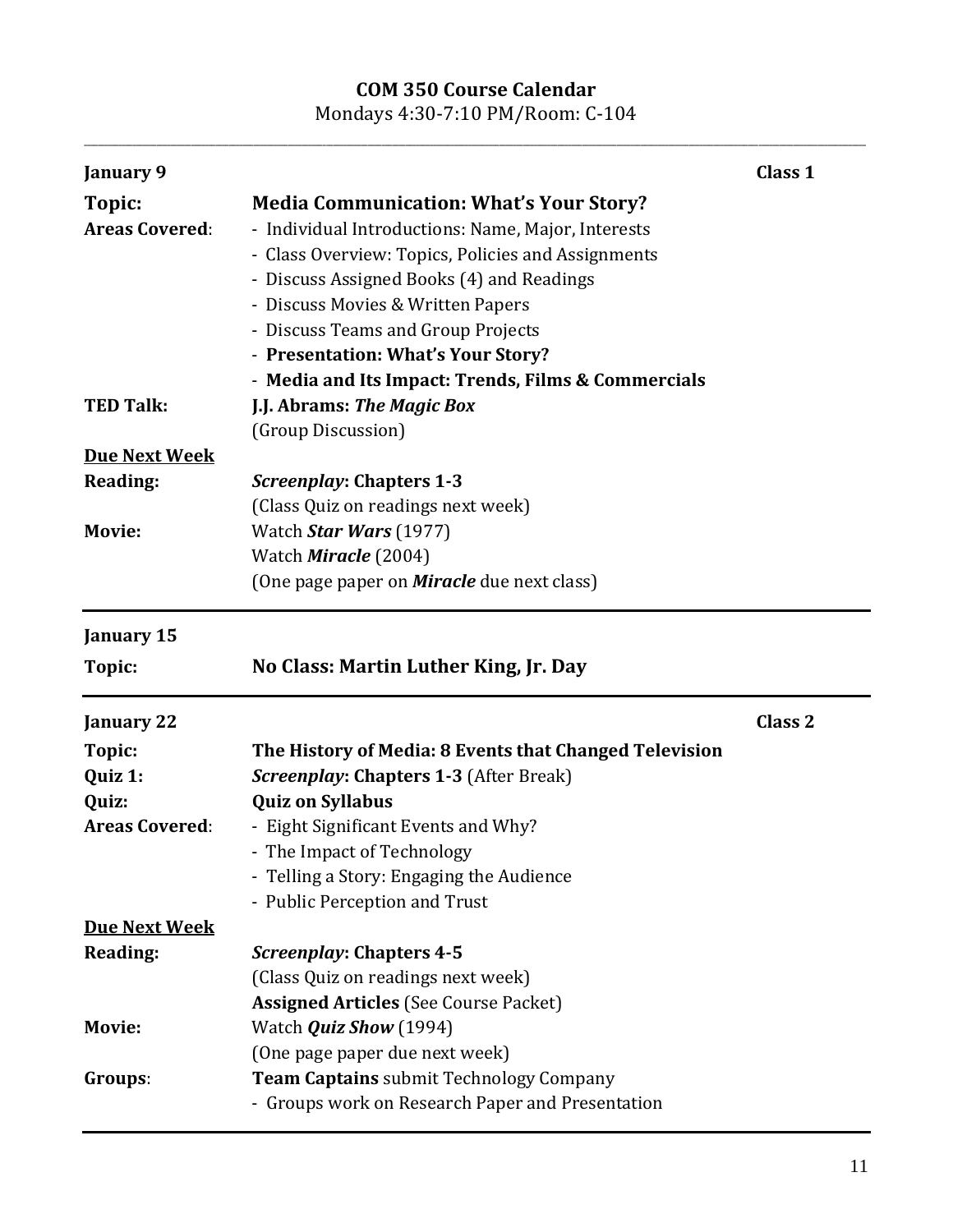| January 29            | Class 3                                                          |
|-----------------------|------------------------------------------------------------------|
| Topic:                | <b>Television: What's the Purpose?</b>                           |
| Quiz 2:               | <b>Screenplay: Chapters 4-5 (After Break)</b>                    |
| <b>Areas Covered:</b> | - Why is it called Programming?                                  |
|                       | - Truth versus Reality                                           |
|                       | - Federal and Corporate Control                                  |
| <b>Due Next Week</b>  |                                                                  |
| <b>Reading:</b>       | <b>Screenplay: Chapters 6-7</b>                                  |
|                       | (Class Quiz on readings next week)                               |
|                       | <b>Assigned Articles (See Course Packet)</b>                     |
| Documentary:          | <b>Art &amp; Copy</b> (2009)                                     |
|                       | (One page paper due next week)                                   |
| <b>Review Links:</b>  | <b>Commercials</b>                                               |
| <b>February 5</b>     | Class 4                                                          |
| Topic:                | <b>Advertising: The Audience, Products &amp; Propaganda</b>      |
| Quiz 3:               | <b>Screenplay: Chapters 6-7 (After Break)</b>                    |
| <b>Areas Covered:</b> | - Rules of Advertising                                           |
|                       | - Programming: The Commercial                                    |
|                       | - The Hidden Message and Underlying Agenda                       |
| <b>TED Talk</b>       | - Rory Sutherland: Life Lessons from an Ad Man                   |
| <b>Due Next Week</b>  |                                                                  |
| Reading:              | <b>Start with Why: Chapters 1-2</b> (No Quiz next week)          |
|                       | <b>Assigned Articles (See Course Packet)</b>                     |
| Groups:               | Work on Technology Research Paper and Presentation (Due Class 6) |
| <b>February 12</b>    | Class <sub>5</sub>                                               |
| <b>Topic</b>          | Transformation: From Cable to Internet                           |
| <b>Areas Covered:</b> | - Expansion of Cable Networks: The New Golden Age of Television  |
|                       | - Silicon Valley: The Hub of Technology                          |
|                       | - Crossing the Chasm: Marketing for High-Tech                    |
|                       | - The Online Format: Amazon, Netflix & Hulu                      |
|                       | - Netflix: The Legendary HR PowerPoint                           |
| <b>TED Talk:</b>      | <b>Simon Sinek: How Great Leaders Inspire Action</b>             |
| <b>Due Next Week</b>  |                                                                  |
| Reading:              | <b>Start with Why: Chapters 3-5</b>                              |
|                       | (Class Quiz on readings next week)                               |
|                       | <b>Assigned Articles (See Course Packet)</b>                     |
| Movie:                | The Great Debaters (2007)                                        |
|                       | (One page paper due next week)                                   |
| Groups:               | Work on Technology Research Paper and Presentation (Due Class 6) |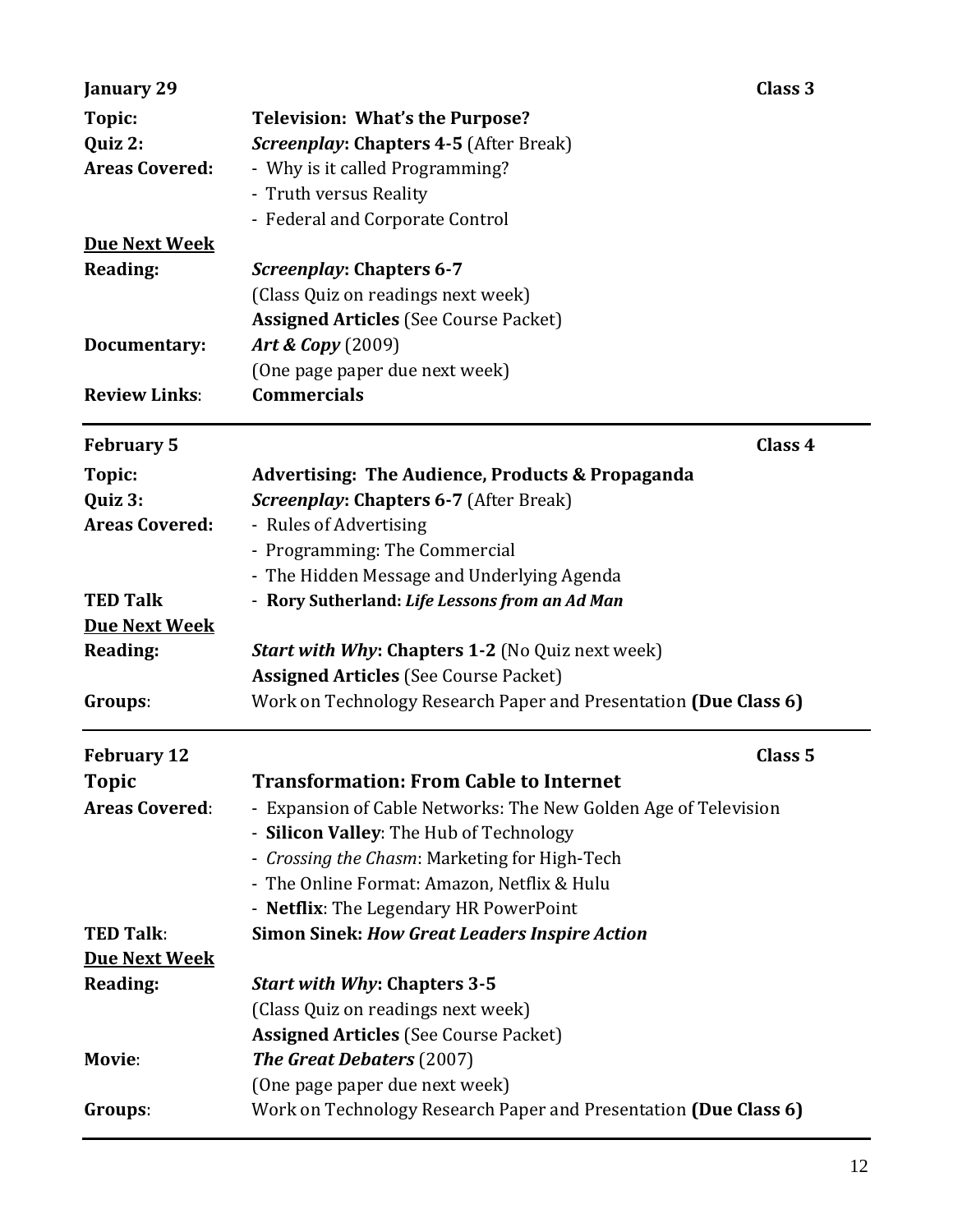| <b>February 19</b>    |                                                      | Class <sub>6</sub> |
|-----------------------|------------------------------------------------------|--------------------|
| Topic:                | <b>Radio: From Airwaves to Online</b>                |                    |
| Quiz 4:               | <b>Start with Why: Chapters 3-5</b>                  |                    |
| <b>Areas Covered:</b> | - Group Presentations: 8-10 minutes                  |                    |
|                       | - News, Events and the Message                       |                    |
|                       | - Mainstream Radio: The Agenda                       |                    |
|                       | - The Growth of Alternative Radio                    |                    |
|                       | - Review for Midterm                                 |                    |
| Listen:               | <b>John Maxwell: Five Things I Know About People</b> |                    |
| <b>Due Next Week</b>  |                                                      |                    |
| Reading:              | <b>Start with Why: Chapters 6-7</b>                  |                    |
|                       | (No Quiz next week)                                  |                    |
|                       | <b>Assigned Articles (See Course Packet)</b>         |                    |
| Movie:                |                                                      |                    |
|                       | Casablanca (1943)                                    |                    |
|                       | (One page paper due next week)                       |                    |
| <b>Midterm Exam:</b>  | Based on articles in course packet and lectures      |                    |
| <b>February 26</b>    |                                                      | Class <sub>7</sub> |
| Topic:                | <b>Midterm Exam</b>                                  |                    |
| <b>Areas Covered:</b> | - Midterm                                            |                    |
|                       |                                                      |                    |
|                       | Group Exercise: The Movie Script<br>۰                |                    |
|                       | - Work on Second Group Project                       |                    |
| <b>TED Talk:</b>      | Sir Ken Robinson, Do Schools Kill Creativity         |                    |
| <b>Due Next Week</b>  |                                                      |                    |
| <b>Reading:</b>       | <b>Start with Why: Chapters 8-10</b>                 |                    |
|                       | (Class Quiz on readings next week)                   |                    |
|                       | <b>Assigned Articles (See Course Packet)</b>         |                    |
| Movie:                | The Breakfast Club (1985)                            |                    |
|                       | (One page paper due next week)                       |                    |
| March 5-9             |                                                      |                    |
| Topic:                | No Class: No Class: Spring Break                     |                    |
| March 12              |                                                      | Class 8            |
| Topic:                | <b>Movies: An Overview of the Industry</b>           |                    |
|                       |                                                      |                    |
| Quiz 5:               | <b>Start with Why: Chapters 8-10</b>                 |                    |
| <b>Areas Covered:</b> | - Turning a Story into a Script                      |                    |
|                       | - Casting: The Director and Actors                   |                    |
|                       | - Financing a Movie (PPM)                            |                    |
|                       | - Film Production & Post                             |                    |
|                       | - Marketing and Public Relations (PR)                |                    |
|                       | - Print and Advertising (P&A)                        |                    |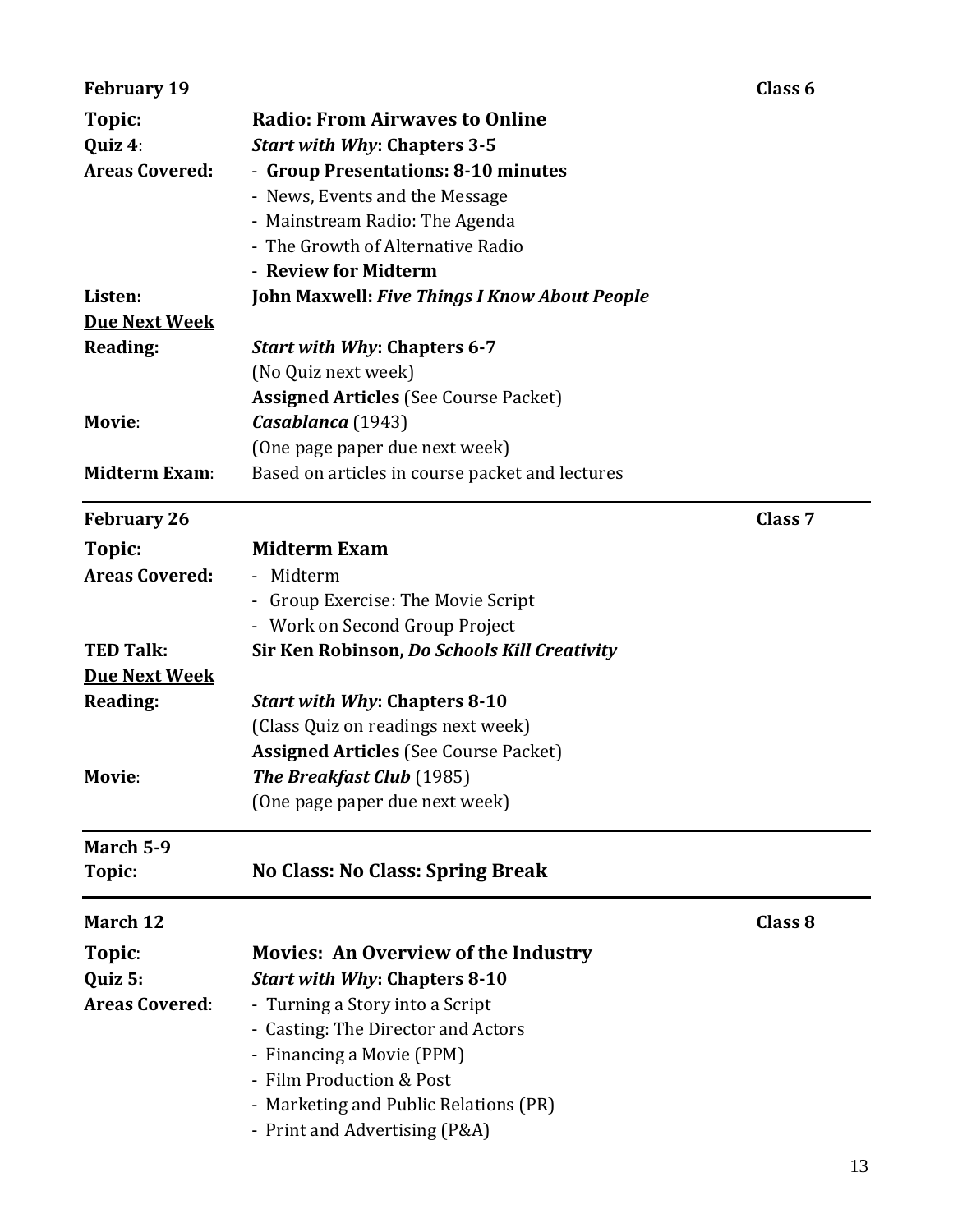| <b>Due Next Week</b>  |                                                         |          |
|-----------------------|---------------------------------------------------------|----------|
| Reading:              | <b>Creativity: Chapters 1-3</b>                         |          |
|                       | (Class Quiz on readings next week)                      |          |
|                       | <b>Assigned Articles (See Course Packet)</b>            |          |
| Movie:                | <b>The Game</b> (1987)                                  |          |
|                       | (One page paper due next week)                          |          |
| Groups:               | Team Captains submit Ideas for School Commercial        |          |
|                       | - Groups work on Second Research Paper and Presentation |          |
| March 19              |                                                         | Class 9  |
| Topic:                | <b>Movies: From Concept to Distribution</b>             |          |
| Quiz 6:               | <b>Creativity: Chapters 1-3</b>                         |          |
| <b>Areas Covered:</b> | - How the Industry Really Works                         |          |
|                       | - 40 Reasons Why Films Fail                             |          |
|                       | - Why Some Films Fail and Others Succeed                |          |
|                       | - What's the Hook?                                      |          |
| <b>Guest Speaker:</b> | Mark Joseph, MJM Group                                  |          |
| <b>Due Next Week</b>  |                                                         |          |
| Reading:              | <b>Creativity: Chapters 4-5</b>                         |          |
|                       | (Class Quiz on readings next week)                      |          |
|                       | <b>Assigned Articles (See Course Packet)</b>            |          |
| Movie:                | <b>Woodlawn</b> (2015)                                  |          |
|                       | (One page paper due next week)                          |          |
| Groups:               | Work on Second Research Paper and Presentation          |          |
| March 26              |                                                         | Class 10 |
| Topic:                | <b>Faith-Based Films: Advertising &amp; Marketing</b>   |          |
| Quiz 7:               | <b>Creativity: Chapters 4-5</b>                         |          |
| <b>Areas Covered:</b> | - Focusing your Message                                 |          |
|                       | - Finding your Audience                                 |          |
|                       | - Targeting the Demographics                            |          |
|                       | - Utilizing Media: Grassroots and Faith-based Networks  |          |
|                       | - Developing a Sermon for a Church Audience             |          |
| <b>Due Next Week</b>  |                                                         |          |
| Reading:              | Creativity: Chapter 6, 14                               |          |
|                       | (Class Quiz on readings next week)                      |          |
|                       | <b>Assigned Articles (See Course Packet)</b>            |          |
| Groups:               | Work on Second Research Paper and Presentation          |          |
| March 29-April 2      |                                                         |          |

**No Class: Easter Break**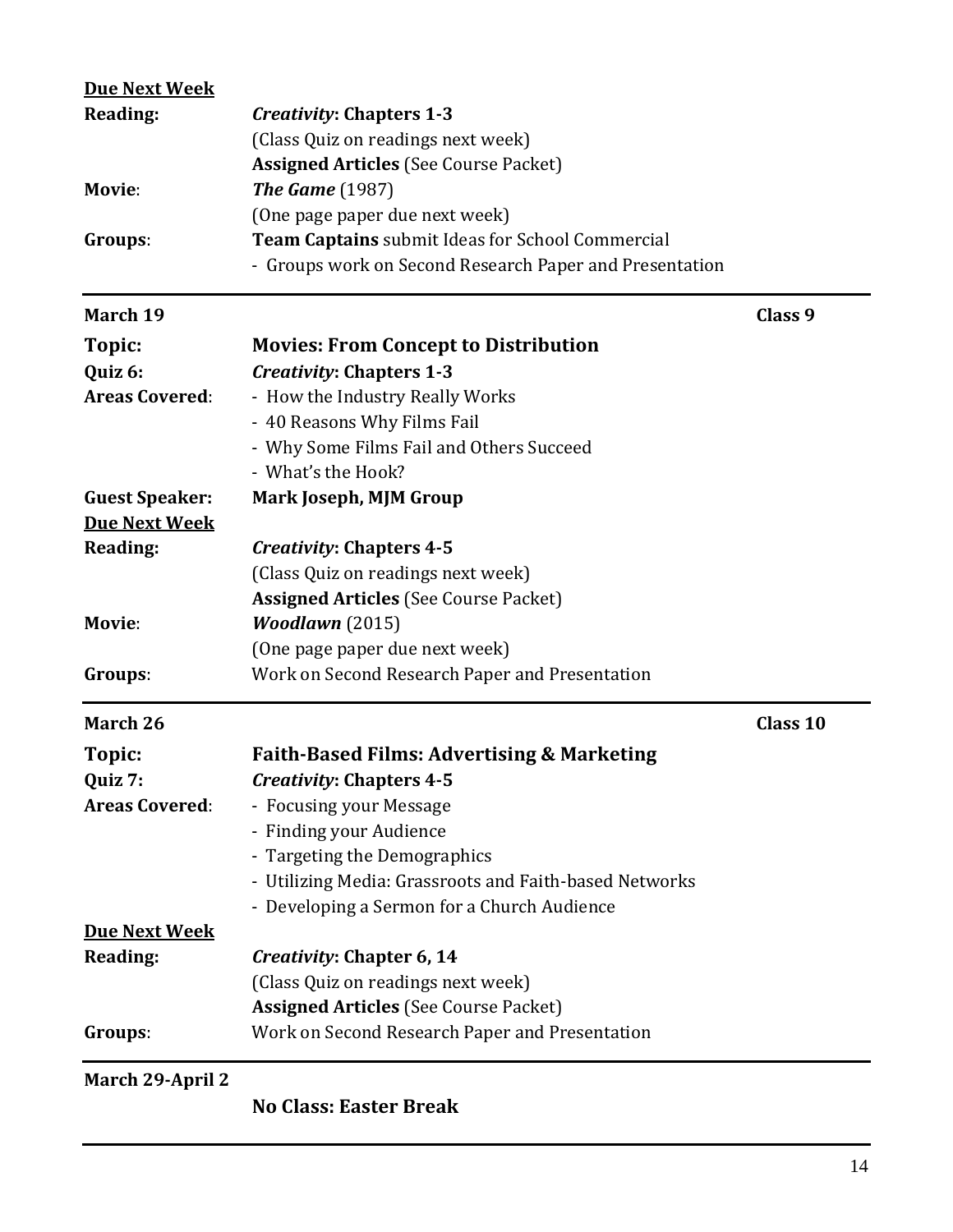| Assignment:                      | <b>Group Presentations</b>                                                 |  |
|----------------------------------|----------------------------------------------------------------------------|--|
| April 30                         | Class 14                                                                   |  |
| Assignment:                      | <b>Final Exam</b>                                                          |  |
| <b>April 23</b>                  | Class 13                                                                   |  |
| Groups:                          | Work on Second Research Paper and Presentation (Due Class 14)              |  |
|                                  | <b>Assigned Articles (See Course Packet)</b>                               |  |
|                                  | (No Quiz on readings)                                                      |  |
| Reading:                         | The Tipping Point: Chapters 4-6                                            |  |
| <b>Due Next Week</b>             |                                                                            |  |
| <b>Guest Speaker:</b>            | <b>Mike Hatcher: Kingdom Matters</b>                                       |  |
|                                  | - Discuss Final Exam and Group Presentations                               |  |
|                                  | - Social Media: Myths versus Reality                                       |  |
|                                  | - Marketing: Its Impact and Influence                                      |  |
| Areas Covered:                   | - The Growth of Technology                                                 |  |
| Quiz 9:                          | The Tipping Point: Chapters 1-3                                            |  |
| <b>Topic</b>                     | <b>Technology, Marketing &amp; Social Media</b>                            |  |
| April 16                         | Class 12                                                                   |  |
| Groups:                          | Work on Second Research Paper and Presentation (Due Class 14)              |  |
|                                  | (One page paper due next week)                                             |  |
| Movie:                           | <b>The Social Network</b>                                                  |  |
|                                  | <b>Assigned Articles (See Course Packet)</b>                               |  |
|                                  | (Class Quiz on readings next week)                                         |  |
| <b>Reading:</b>                  | <b>The Tipping Point: Chapters 1-3</b>                                     |  |
| <b>Due Next Week</b>             |                                                                            |  |
| Guest:                           | <b>To be Announced</b>                                                     |  |
|                                  | - Connectors, Mavens and Salesmen                                          |  |
|                                  | - The Law of a Few                                                         |  |
|                                  | - The Three Rules of Epidemics                                             |  |
| Quiz 8:<br><b>Areas Covered:</b> | Creativity: Chapter 6, 14<br>- How Do Trends Start? What Keeps Them Going? |  |
| Topic:                           | <b>Technology &amp; Trends: The Tipping Point</b>                          |  |
| April 9                          | Class 11                                                                   |  |
|                                  |                                                                            |  |